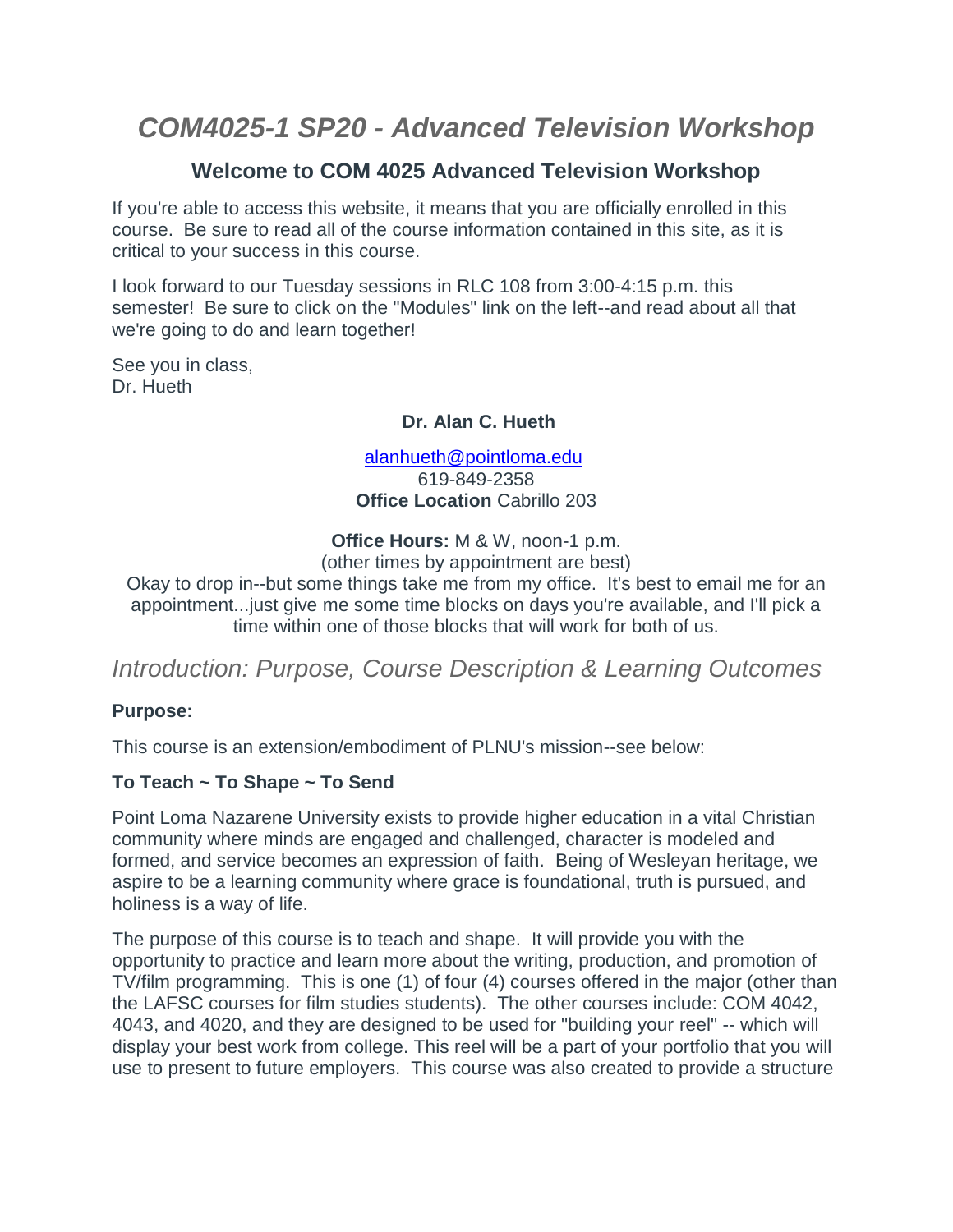and system for PLNU's *Point TV* television station management and production crew to produce programs to serve the PLNU ASB student body and resident community.

#### **Course Learning Outcomes**

As a result of this course, you will display knowledge and skill in one (1) -- or more -- of the following activities in your projects:

- 1. The film and/or television production process; and
- 2. Pre-Production--including producing, script conceptualization and writing; and/or

2. Production--including camera, lighting, sound, graphics, teleprompting, floor direction, switching, engineering, producing, directing, and performance/acting; and/or

3. Post-Production editing--including all image and sound assembly into a completed project; and/or

4. Program exhibition and promotion--including loading finished projects and information onto the *Point TV* website AND Instagram, Twitter, Facebook, and YouTube pages.

The goal is to help you to improve your skills in at least a few (or more) of these areas.

## *Point TV Management Team & TA's*

You'll be working with this semester's *Point TV* management team.

#### **Edit Bays, Check-Out/Check-In Hours, and TA's:**

The edit bays are open and available (along with equipment) when Rick Moncauskas or our Technical Assistants (TA's) are working. You'll be working with them for your Point TV Production assignment. The TA's for this semester are:

Sommer Fox, junior, Media Com-Production Grace Ramos, freshmen, Media Com-Production Maile Raventos, sophomore, Media Com--Film Studies Hana Strickfaden, sophomore, Media Com Minor Leanna Thesken , sophomore, Media Com--Multimedia Luna Trevino , sophomore, Media Com--Multimedia

The editing and equipment hours are posted on the bulletin board by the second week of the semester. These hours fall within the library hours--see below--however, the edit bays will not be open at all hours that the library is open...just so you know. Friday access will be limited to a couple of hours in the afternoon, and weekend access will be based solely on TA availability. If you have questions about this, please talk with Rick Moncauskas, Media Operations Manager, about this. His office is in the Point Radio office area.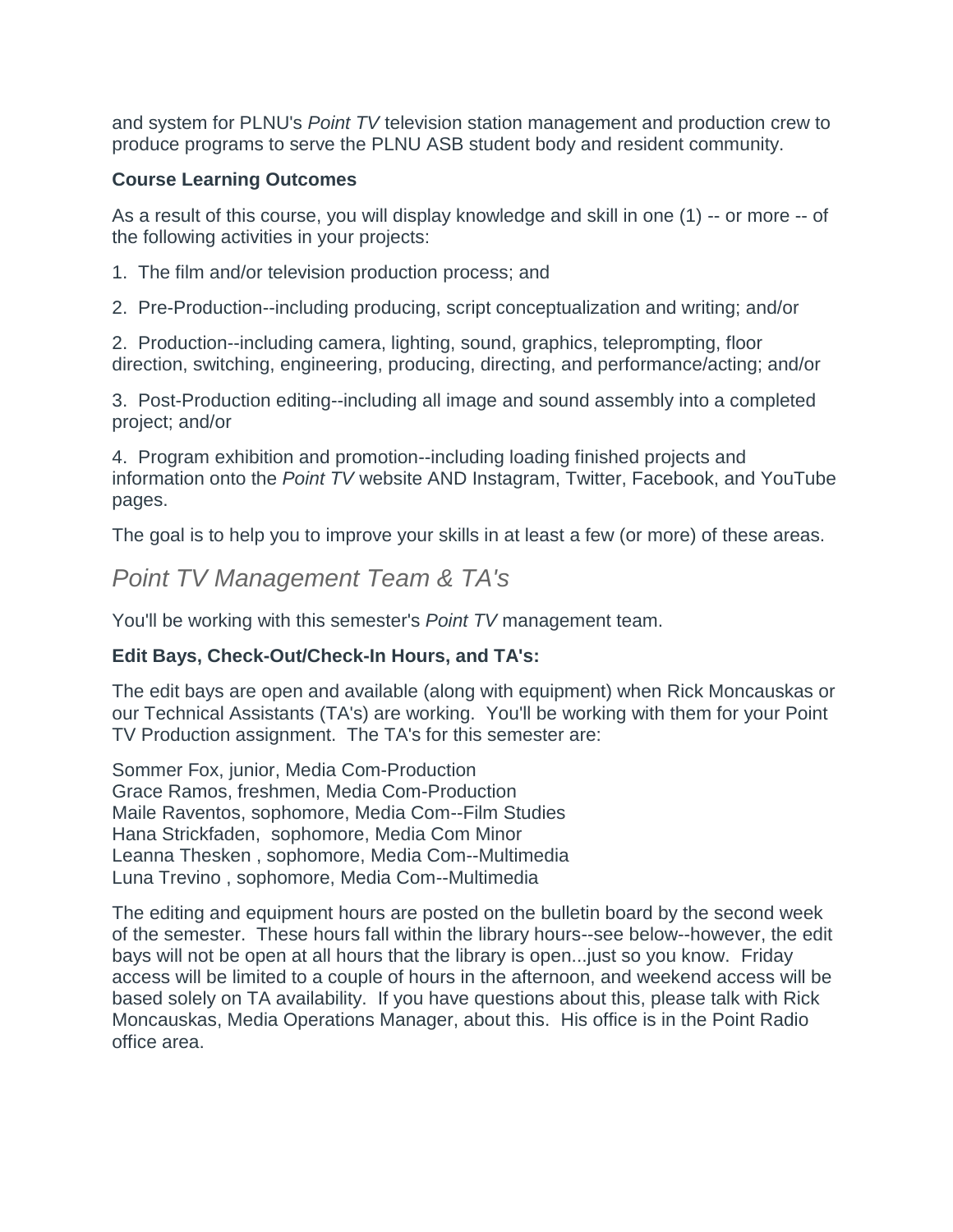#### **Point TV Leaders:**

You'll be working with the Point TV management team (and other advanced students) who are in the COM 4025 Advanced Television Production course. Also, you'll be working with them in your Point TV Productions Assignment.

**Station Manager:** Acacia Laliotis, junior, Media Com--Production, and Ali Seaquist, sophomore, Media Com--Production **Social Media Manager:** Sommer Fox, junior, Media Com-Production *Coastline News* **AND Loma Sports Tonight (LST) Manager:** Maile Raventos, sophomore, Media Com--Film Studies **Productions Manager:** Adam Buffini, sophomore, Media Com-Production **Publicity Manager:** TBA

#### **Watch Our** *Point TV* **Shows**

See all kinds of projects and films that can inform, inspire, and stir some creative thinking for this course and beyond.

#### **New library hours:**

| Monday – Wednesday | 7 a.m. to 1 a.m.      |
|--------------------|-----------------------|
| Thursday           | 7 a.m. to 12 midnight |
| Friday             | 7 a.m. to 5 p.m.      |
| Saturday           | 1 p.m. to $5$ p.m.    |
| Sunday             | 1 p.m. to 12 midnight |

*This course is based on the following assumptions:*

1. We (students & faculty) are **stewards** of these technologies and PLNU *Point TV* homepage*,* Facebook page and YouTube pages, and all other social media venues.

2. *Point TV...* exists to **serve** the PLNU community.

3. *Point TV...* programs should **inform**, **nurture and uplift**, and (especially) **entertain** PLNU and other viewers.

4. *Point TV...* should showcase student scriptwriting, performance/talent, and/or production skills, providing students the opportunity to create an **"audition tape/reel"** that they can use for future job opportunities.

5. *Point TV...* should **showcase and celebrate the wider PLNU community's gifts and talents**.

## *General Expectations & Timesheet*

You will be required to do the following in this course:

1. Invest a minimum of forty (40) hours (for a "C" course grade) on production of projects during the semester and, if you are interested in a future leadership position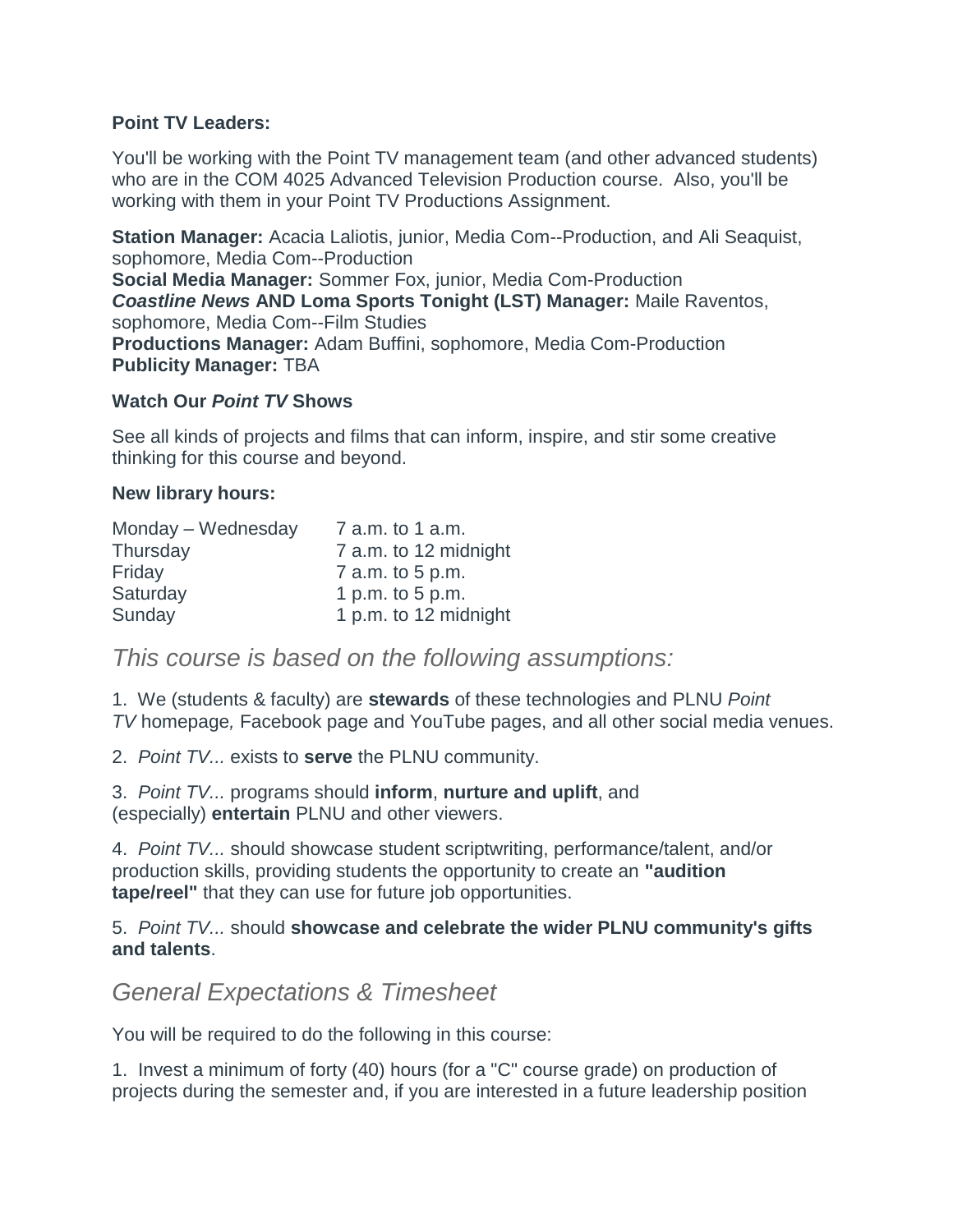with *Point TV...,* you should invest as many hours as possible working with a present *Point TV* student manager (see the Mentoring Program below). This could involve attending meetings (in and out-of-class) with one (or more) of the managers, or working and assisting them with management tasks, and/or shadowing them as they work in their management role. You should track and document all time spent in these different activities, and note them on your production time sheet (filed attached at the bottom of this page). More details about hours and grading are included in the Evaluation and Grading section of this website;

2. Display evidence of an increasing interest in, and appreciation for, the development of writing and production skills that display professional production values. This includes being engaged and involved in the different areas of production, including leadership & teamwork, producing, scriptwriting, directing, camera, set design, lighting, sound, graphics, editing, performance/acting, and other crew positions. It also means faithfully-attending and actively participating in the in-class production planning and screening sessions; and

3. Exhibit evidence of sympathy and appreciation for the principles and doctrines of our Christian faith at PLNU in the programs that are produced for *Point TV*.

#### **"Mentoring Program"**

One of the unique strengths of the media com major (and especially this course) is that inexperienced students have the opportunity to work with and be mentored by more experienced students. To accomplish this, you have the opportunity to earn course hours by attending scheduled mentoring sessions. These sessions include the following options:

1. If you're interested in increasing your knowledge and skill of a particular *Point TV* management job (eg. Station Manager, Productions Manager, etc.) you can meet with, shadow, and assist/work with *Point TV* managers; or

2. If you're interested in increasing your knowledge and skill of a particular piece of equipment and production job, you can be paired with another student who will meet with you and demonstrate how to operate the equipment. These include the jobs of server, sound, remote camera, lighting, technical director (switcher), director, editing, and graphics for one or more of the different shows being produced this semester. Students and mentors can put this on their time sheet counting toward your total hours.

**How to become a mentor:** just get good at what you're doing as a leader or production crew member, and let the Station Manager (other mgrs), and/or Dr. Hueth know if you're interested.

#### **Mentors:**

All of the *Point TV* managers AND...

Anyone else who has special known (or unknown) skills or knowledge of software, etc.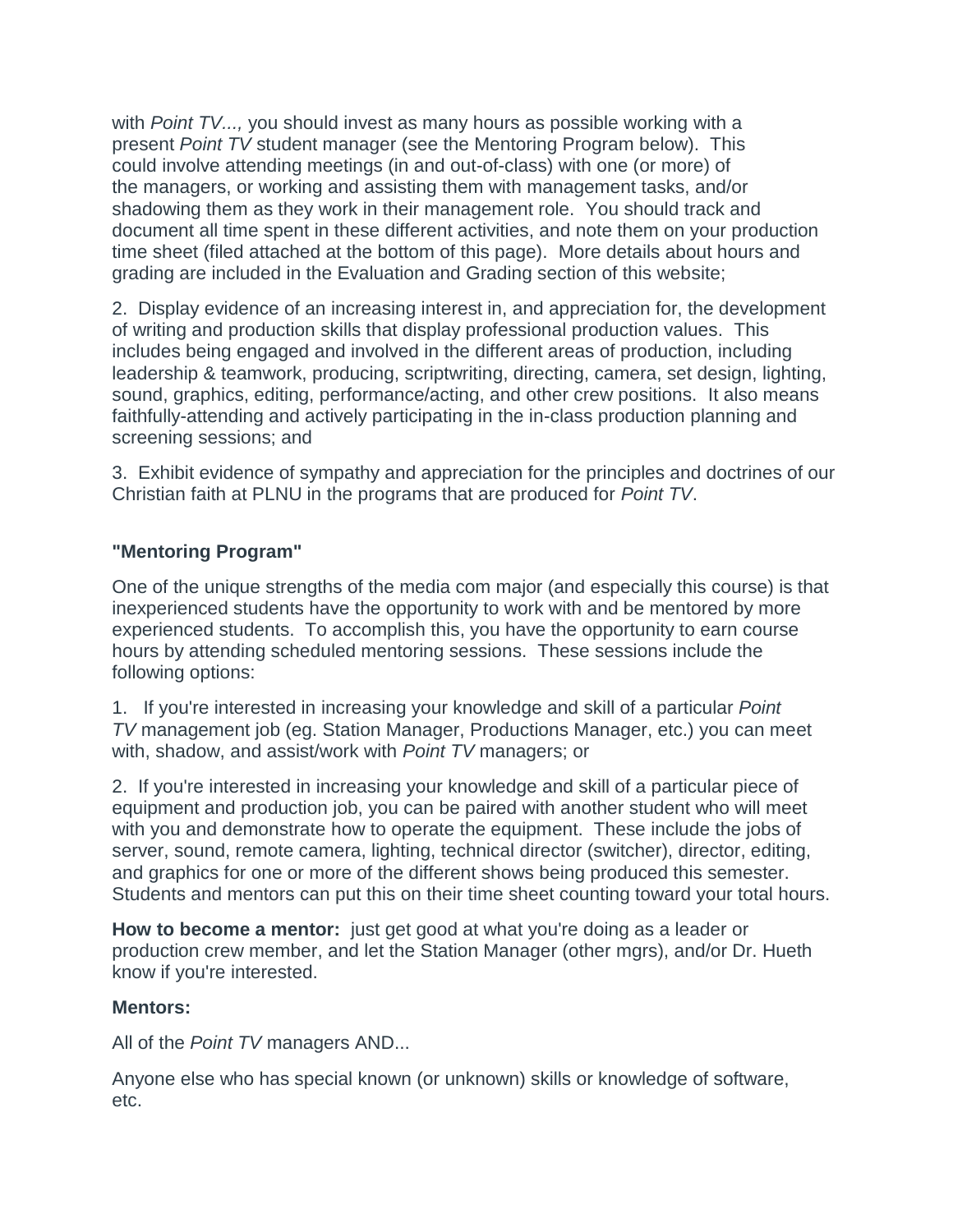**How to become a mentee:** this can happen in a couple of ways. One way is to shadow, watch, and/or assist the mentor do their work during the production of a show or film. Another way is to let the mentor know of your interest and set up a mutuallyshared time when you can meet at the studio and do a more formal instruction session.

And BE SURE TO note this activity on your time sheet, and include the name of the mentor or mentee that you worked with.

## *Point TV Shows*

#### **Watch Our** *Point TV* **Shows**

See all kinds of projects and films that can inform, inspire, and stir some creative thinking for this course and beyond. It's also about watching "where the bar is" on all of these shows and how to make them just as good OR better!

Here's the website that includes show descriptions, production schedules, crew lists for shows, press releases/news about the latest news about the station and the media com and multimedia journalism students and their activities. The links below showcase past student TV shows, films, documentaries, and all of the other different kinds of shows produced by *Point TV*!

#### **SHOWS TO BE PRODUCED – Spring, 2020**

*Coastline News* (4 shows)*…*with lots of PLNU, local San Diego, and national and international news too. We have three (3) multimedia journalism students who will be investing ten (10) hours (required in COM 2043) working on *Coastline* and/or *Loma Sports Tonight (LST)*. They'll be participating in the production of PLNU news stories on campus…and they'll need mentors to help them write, shoot, and edit.

*Loma Sports Tonight* — no plans for regular shows this semester--unless there's a sports show producer in our midst this semester. We do have opportunity to record four (4) LST basketball game shows (2 womens and 2 mens games)--see course schedule for dates and times.

**Spill the Beans** -- at least two (2) shows (or more, if there's interest) featuring a host and PLNU faculty member Q & A about "light roast," "medium roast," and "dark roast" questions (see Station Mgr for the list of questions)...a close-up look at who they really are, what's really important to them, why they do what they do, the worst thing that has ever happened to them, the best..., the two most memorable lessons of life that they learned, their faith and how it looks in real-life, etc. Really need to focus on the questions that will really reveal interesting aspects of our interviewees that we'd normally not get in class sessions.

*Acoustic Showcase*—at least one (1) show (or more if there's interest). A 15-20 minute music show that includes interview content peppered with a talented PLNU student guitarist/instrumentalist showing their talent with three (3) songperformances. The performance portion of the show can be a carefully pre-planned, multi-camera, live-to-HD/card studio-produced performance and add effects (eg. well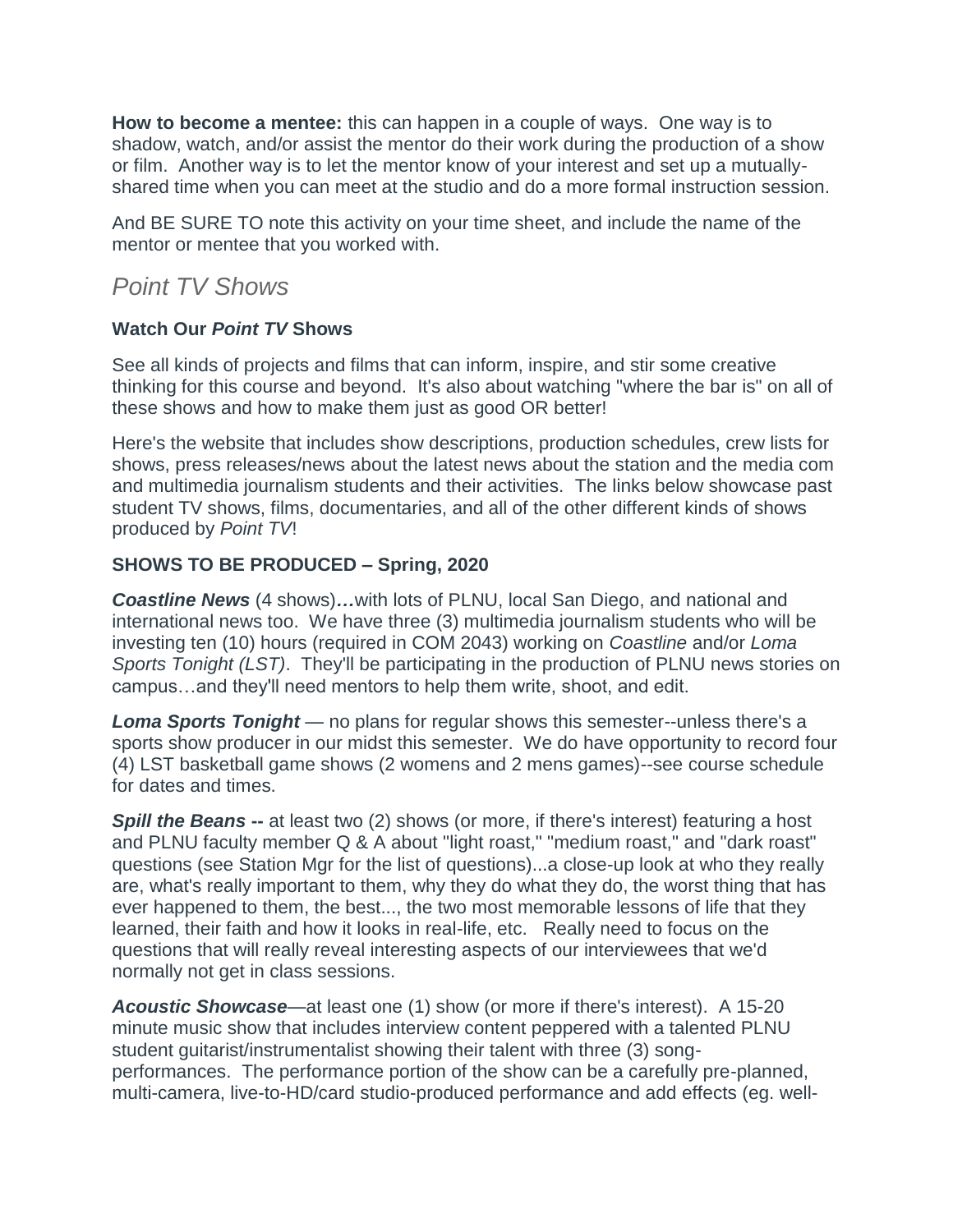timed de-focuses--and other FX) in post OR shoot documentary style in the field or studio.

*A Music Video(s)*—at least one—based on student interest. The bar has been raised these last couple of years…would be great to see another PLNU music video win another award in the BEA media festival!

*Reel Students*--three (3) shows on "the best intro to tv and film production course" student projects! Each show would be 12-15 minutes long--and would feature two (2) projects from the past. We have projects going back to about 2004...some great stuff was made back then too!

Also, would be great to have a *Reel Students* episode on our BEA 2019 Video Festival award-winning music video, *Back to Me*. Would be great to get Riley McQuown and Jeffrey Carr (Producer, Director, editors, etc.) to come down to PLNU (they live up in LA now--I'm told). If not, maybe we could Skype or Facetime or both of them into the studio.

The scripts for all shows MUST BE APPROVED (by Hueth) one (1) week (or more) in advance of production of the shows. Best approach: plan on recording all three individual shows in one night...studio production is your best/most efficient option...and we have a great new set for this show!

*Heynouncements* -- *informal PLNU events & news video blog* ---- ten (10) or more - weekly fun, informal, brief updates on Loma events and news (social media interaction)- -Length: 1-minute each--shows produced in advance enough to show in chapel.

**The 60-Second Challenge**--at least two (2) films (assuming interest)--each no longer than one (1) minute. Drama, comedy, horror, or even a documentary…see links below. Scripts ideally approved by (and meet with) Hueth in advance – at least one week in advance of production.

*Point TV Show Promos--*two (2) 30-second show promo-commercials for *Reel Students, Acoustic Showcase, Coastline News*, and/or another show. It should have a theme/slogan and be creatively-scripted and include clips (short soundbites, scenes, etc.) from past shows. Writers: we're counting on you to utilize knowledge from COM 175 before you write this script....and the script feedback from Hueth can help you optimize the project.

#### *Some Alternative Ideas:*

*Journeys* documentaries OPTIONAL:

- 1. *Point TV Ventures*(tentative title): a 5 minute documentary (or a less-time feature story) about *Point TV*--the who, when, when, where, why and how. It should include the leaders, producers, and others involved in shows they are producing this semester--with b-roll clips of past shows, etc.
- 2. *Behind-the-Scenes*--a 3-5-minute (or so) feature story/documentary that showcases what happens behind-the-scenes of making a film or *Coastline*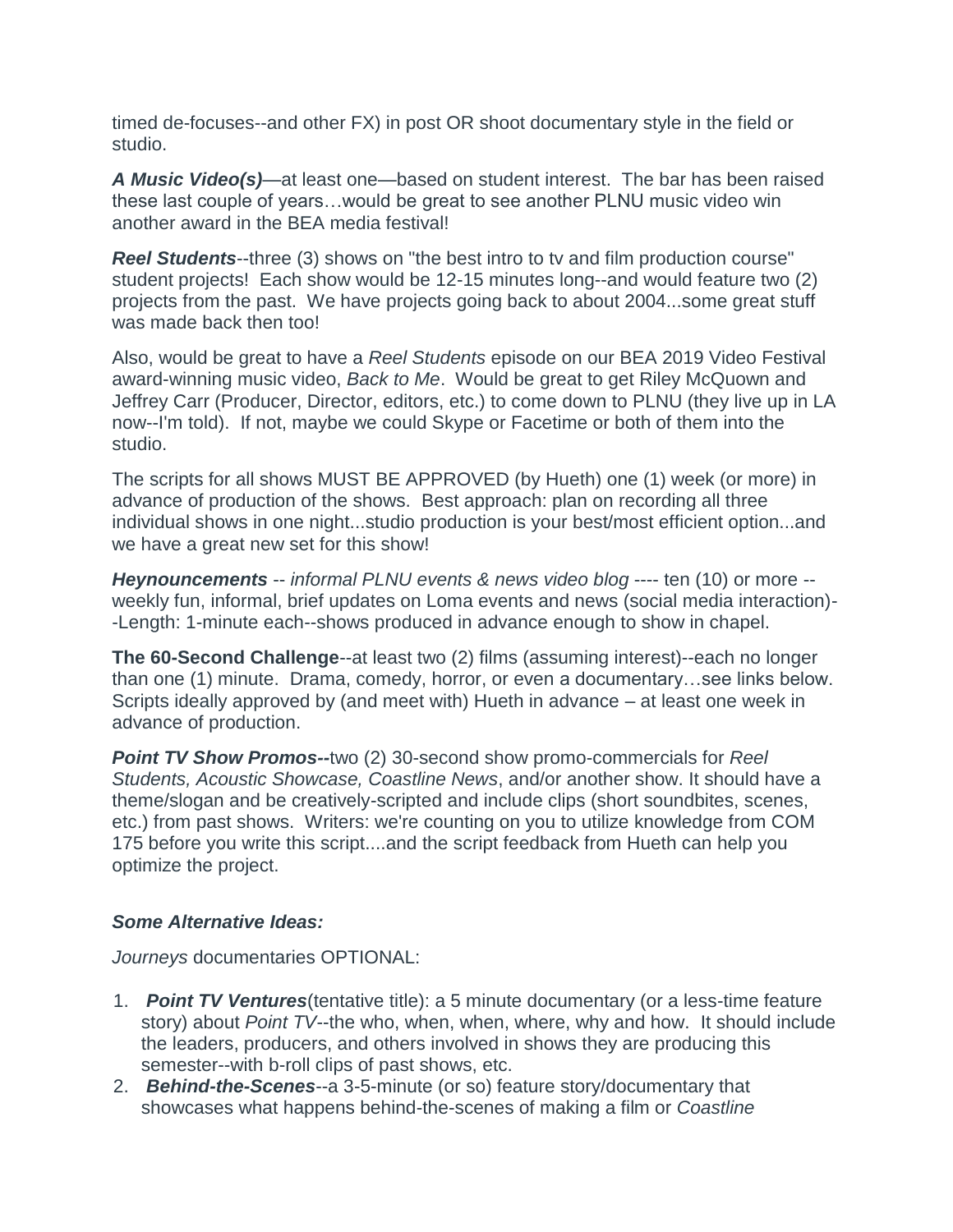*News* show, or a *Loma Sports Tonight* with a basketball game, or another show that will be produced this semester. If interested in this, please let station managers and Hueth know what you want to do and we'll help you to envision, structure, and shoot this show...and optimize its engagement and entertainment values.

EXTREMELY IMPORTANT: if you are a producer/writer in any of the shows listed above, you must screen past versions of the show on the *Point TV* YouTube website. Why? Because this will give you a chance to see the show format and purpose of the show. It's okay to improve production values. But beware of changing the format and purpose of the show. If you want to make those kinds of changes, you're creating a different show...and that's okay too--as long as it has been approved by Hueth and station managers. And, feel free to ask questions about this....we're always interested in "the new."

#### **An ADDITIONAL OPPORTUNITY!**

#### **There's a "Pitch Day" for production of a "pilot(s)" this year! SEE THE COURSE SCHEDULE!**

There have been a bunch of scripts from the past couple of years in the COM 175 scriptwriting class. How about students doing a five (5) minute (or less) pitch for an idea for a NEW show! You'll have this opportunity in our week two (September 23rd) class session. The pitch must include: title, show time-length, a description of the show and story, pathos-potential, and why we should produce your show!

Lets make new show(s) that will last for a decade (or more) -- like *Reel Students, Coastline News, Acoustic Showcase*, and *Loma Sports Tonight*! Be creative and have fun!

**Another option and A LAST NOTE FROM HUETH:** How about a comedy that utilizes crazy-funny YouTube videos...makes it easier to write—as you have so much VISUAL humorous content that invites humorous lines about content, characters, theme, etc. Sort of a "America's Funniest Videos" show with some kind of "twist"--based on your primary audience.

Create a "writer's table"--with several writer/producers involved to format the show and write the host's scripts! Format it! Have "Funniest Pet Video," "Funniest 'How To' Video," "Funniest Politically-Incorrect Video," etc….or some other creative show section titles! Audition and select two hosts to work with the writer-producer to find the funniest animal videos, etc., then write some funny lines, etc., and play off each other…. NO ONE at PLNU has ever pitched this…it's time to do this…WE DESPERATELY NEED A VIVID-VISUAL COMEDY SHOW!! Hueth says "Please, I'm dying for lack of comedy over the years!!"

*"The Unit"*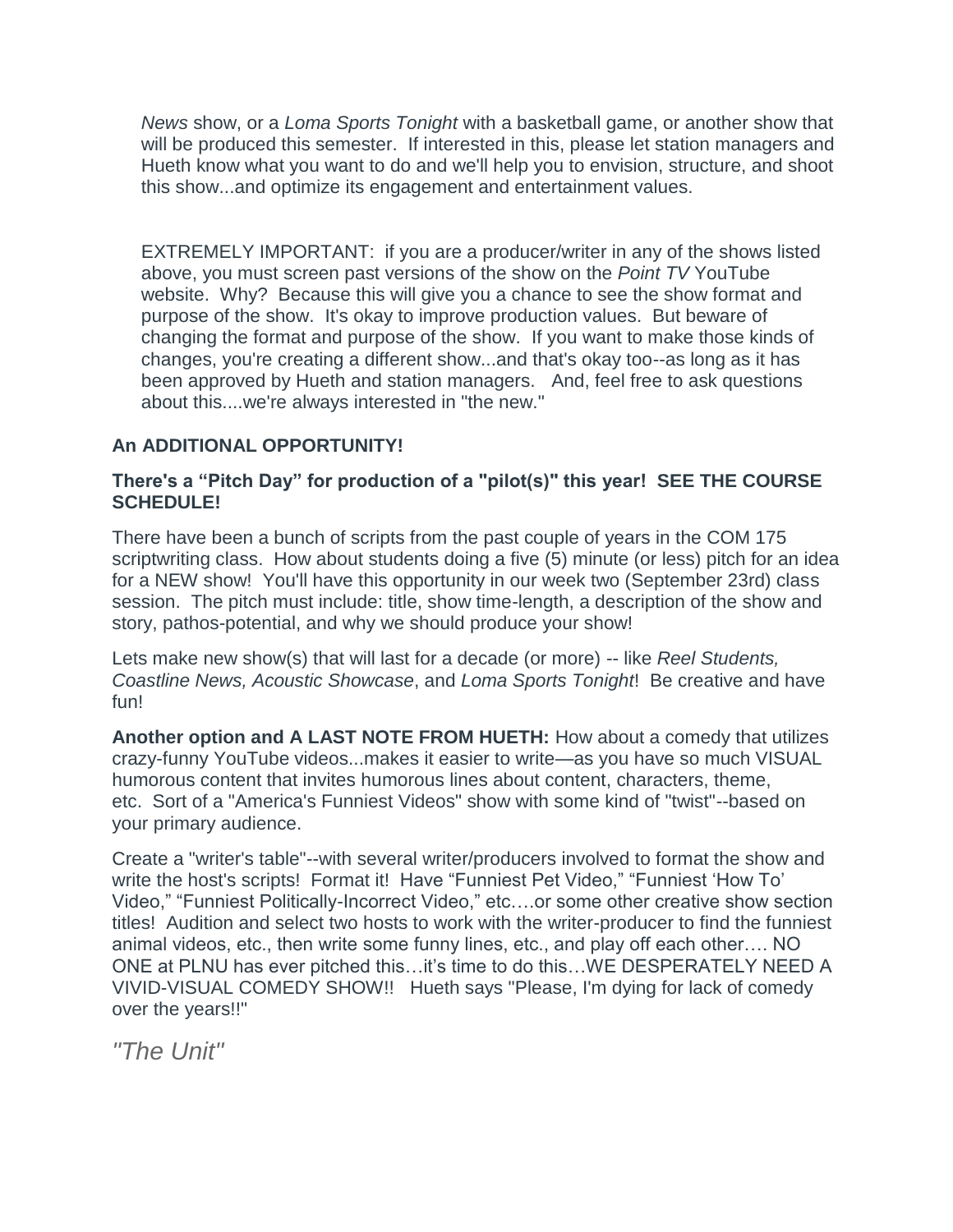For those that may not know, PLNU media com and broadcast journalism students have been providing production services for on and off-campus non-profit and for-profit organizations since 2005. The exponential number of requests over the past few years has prompted the creation of, for lack of a better term, an organized *group* -- which includes those students involved in this kind of activity. These are students who have proven their skills, work ethic, dependability, and trustworthiness through their individual, group, and class projects. The name of this group is *The Unit*.

The past fourteen (14) years students have worked on a number of projects:

- Over 190 Cuisinart Corporation product promotional videos
- Ten (10) videos for Lord & Gladden (a local investment company)
- Six (6) faculty using technology videos for PLNU's Provost office
- A 15-minute grant-funded documentary called *Stay With Me* -- for the Point Loma School district

We've done over \$27,000 in business--through producing and/or renting and studentproducing these projects. This money has been used to renovate the studio-office area, create the hallway art and information, and assisting students for money for student film projects AND film festival registrations! This year, we're open to doing more work...let Hueth know if you come across a department on-campus OR organization off-campus that needs videos to be made.

We're looking for students with proven skills, a strong work ethic, dependability, and trustworthiness to work on these projects. I'll be talking with Rick and some of the *Point TV* leadership team about possible students to approach. These are paid positions - it's minimum wage for PLNU funded projects. Outside projects can involve higher pay - as much as \$15-20/hour (depending upon your role, complexity of project, project budget, etc.).

## *Production Workshops*

The production workshops occur during class time--when we don't have screenings or a guest speaker or production planning to do. The workshops are student-led...with your advanced peers sharing their knowledge. Here are some workshops from the past...

**Field Lighting**--instruments, accessories, and purposes

**Studio or field sound-**-mics and recording

**Field Cams with Studio Configuration**--how to set up cameras for multi-camera remote productions

**Technical Directing & The Switcher-**-review and advanced techniques for using the switcher

**Graphics**--Xpressions and basic Adobe After-Effects for television shows and films **Editing, After-Effects Coloring**--a "How do I do this?" session--reviewing some basics and going beyond the basics

This semester's workshops -- at this point -- will include: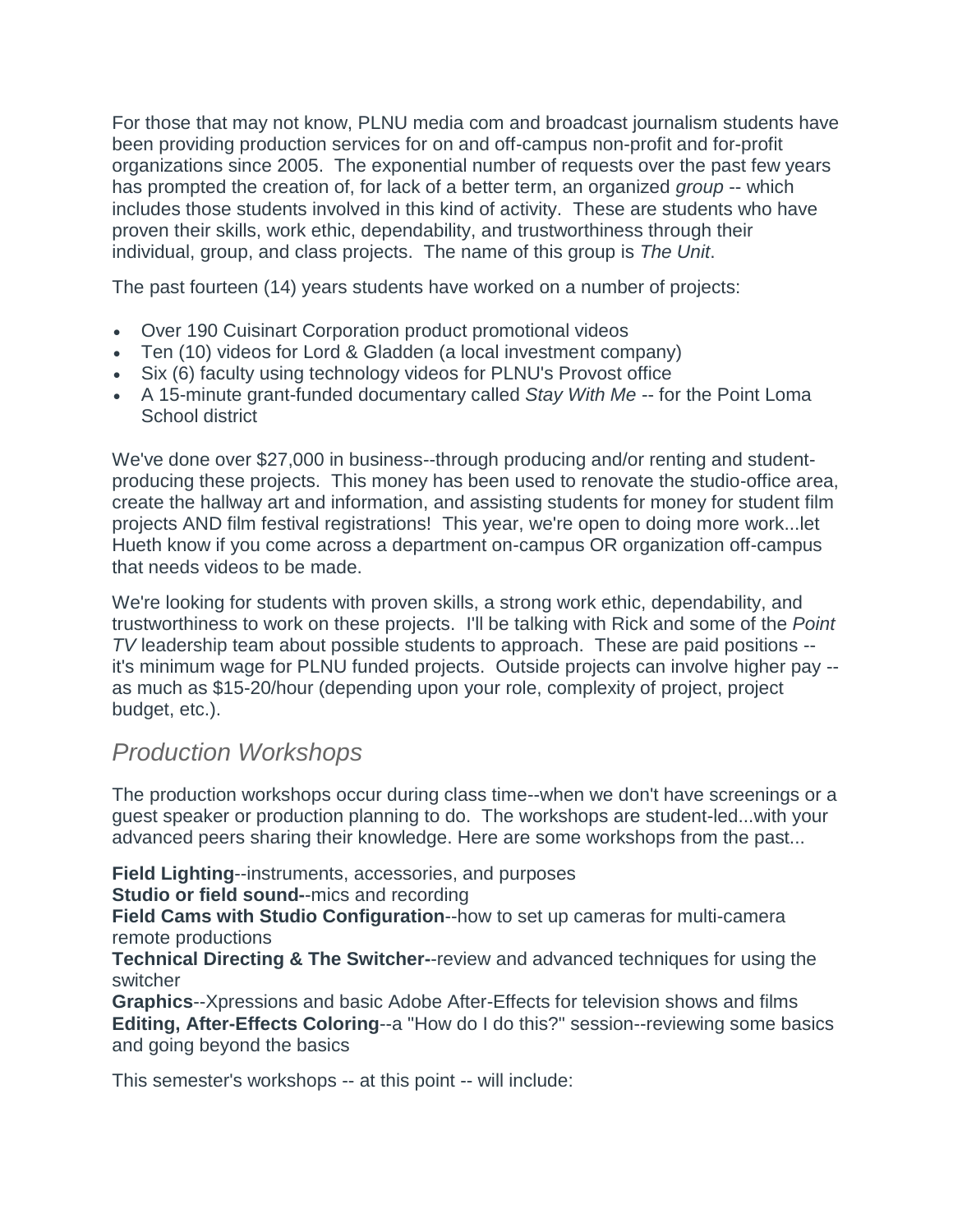#### TBA...after our 1st class session

What ideas do you have for workshops? If so, let Hueth or your station managers know ASAP, and we'll see what we can do. See Course Schedule for workshops to be announced later this semester.

## *Policies: Recording Permissions, Copyright, Professional Use of Equipment, & Posting Projects on the Internet*

#### Recording Permission Process

First: **to shoot indoors** you must secure permission, in advance, if you wish to shoot INSIDE a building. We have a list of the phone numbers of the various building managers on campus, including dorms, that you can have a copy of to take with you. Plan ahead. You must secure permission from the building manager BEFORE you can shoot. Don't assume you can get permission on your way to the shoot. Also, when you check out equipment, you will be issued a "Press Pass"—to be worn by the camera operator for the shoot—which lets the building managers know that you're PLNU students and that are working on a PLNU class projects.

Here's the contact information below for the building coordinators on campus--see below: [2020 PLNU Building Coordinators/Managers](https://canvas.pointloma.edu/courses/48048/files/2992789/download?wrap=1)

For getting permission to shoot in the dorms, you must contact the RD for that dorm.

Second: **to record outdoors**. We have arranged a system with Public Safety whereby, if you are shooting in an exterior common area (ie. outdoor areas between or around buildings), you have permission to shoot in those public areas on campus. That system is the "press pass." IF YOU ARE WEARING the press pass that will be in your camera bag when you check out your gear, you have permission from our department, and public safety, to shoot video outdoor on the PLNU campus. You need special permission to shoot in and around the Fermanian Business Center. Please call and get permission early. The camera operator must wear the "press pass."

Third: **to record off campus**. You are responsible to obtain permission for all offcampus shoots. This means that if you are setting up a tripod and/or lighting and any kind of extensive sound systems with crew and talent in public or private areas, you are responsible for getting permission to shoot--depending which entity (the city, county, state, or federal govt) "owns"/is responsible for that property. If you are shooting indoors on private property, you must get permission from the property owner. This can often require that you show that you have liability insurance--which PLNU provides for student shoots. You must contact Jim Bergherm in PLNU accounting office about insurance forms.

COPYRIGHT POLICY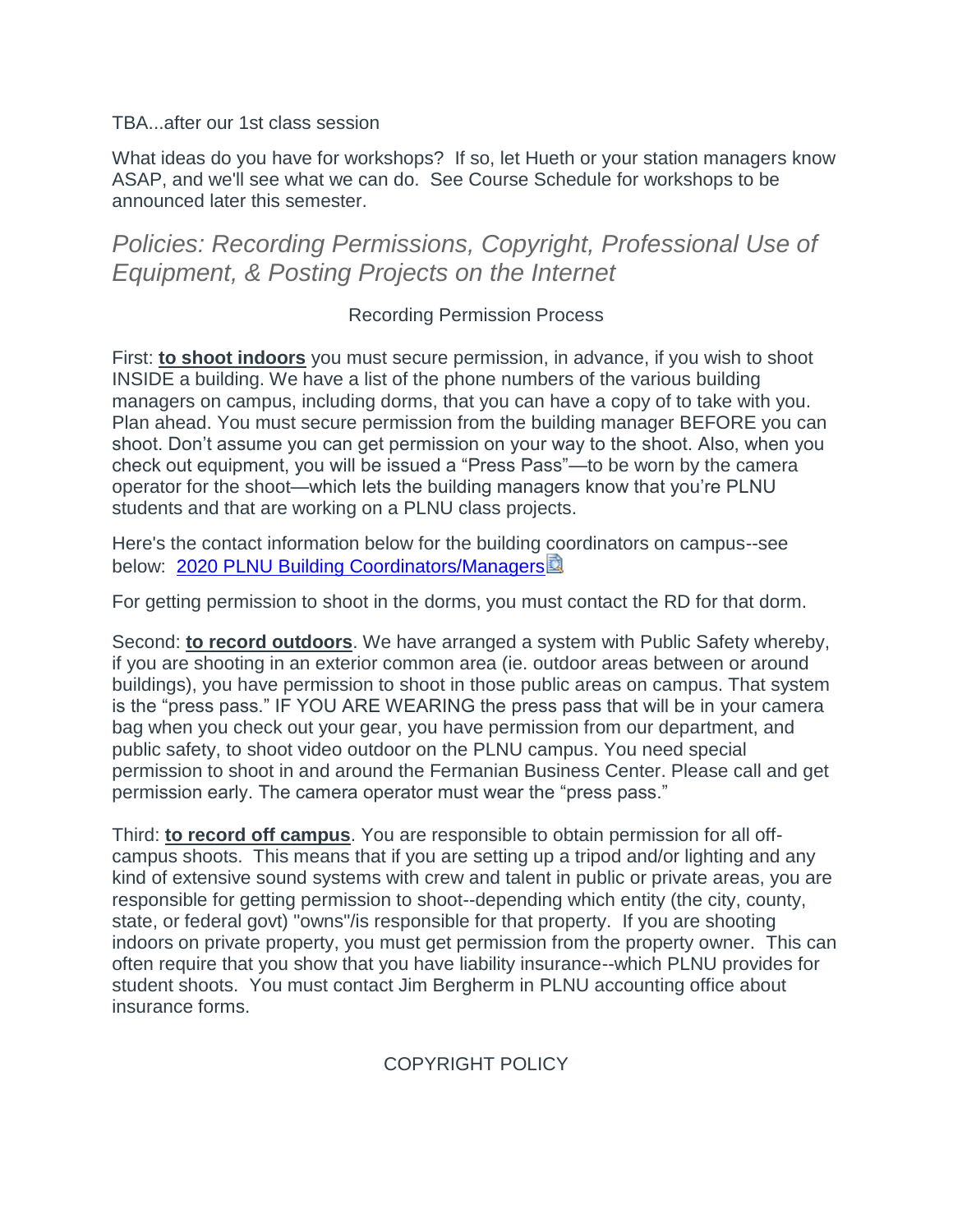If you shoot video with signage (ie. Coca-cola) in the picture you must obtain the rights to show their logo in your footage if you plan to make your video public in any way. An example would be if you want to enter your video into a festival or post it on YouTube. This goes for PLNU signage as well. If you plan to have PLNU logos or signage in your video, you need to get permission from the school to use their copyrighted identifiers. The reason for this is clear. If your video defames the school in any way, you will not get permission. (The same is true of Coca-cola.) In most cases, assuming you are not doing anything to denigrate or besmirch the reputation of the school, permission will, most likely, be granted. We want you to be aware that use of PLNU signage is not automatically assumed. My suggestion is, if you want to do something controversial, don't include signage (PLNU or other) in your footage.

### COPYRIGHT RELEASE

The PLNU Dept of Communication and Theatre owns the copyright to all student video and film projects created as individual or group projects. This includes projects created by the use of student's personal equipment OR the university's equipment in regular production courses and independent practicum course credit projects. The department has the right to make copies of student video and film projects, and display them on PLNU's Channel 23--the closed-circuit student cable channel, on the Point TV Vimeo channel, and at conferences and conventions for educational and program promotion purposes.

### EQUIPMENT USE FOR PROFESSIONAL PROJECTS

The student cannot use equipment for professional production purposes without notification to the instructor. This includes getting paid by third parties for production services using university equipment or selling partial or completed projects to third parties. If a student desires to use university equipment for professional projects and wants to rent the equipment, they may do so -- going through the request process with the instructor. Also, if a student takes on a professional project, and the project was referred to the student by university personnel or the instructor, then the project client must agree to a financial donation to the university -- above and beyond payment to the student. This amount must be negotiated by the client and the instructor.

#### INTERNET POSTS OF STUDENT PROJECTS

Students cannot put their programs on the Internet or distribute their programs in any way without university permission. The student may receive permission from the department by notifying the department and specifying what project they would like to distribute, in what venue (eg. YouTube, Vimeo, etc.) and when. The department will work with students to find the widest possible audience for their projects.

NOTE: Any violation of these policies will incur loss of equipment privileges.

## *Evaluation, Deadlines & Project Screenings, & Grading*

Your grades for this course will primarily be based upon two things: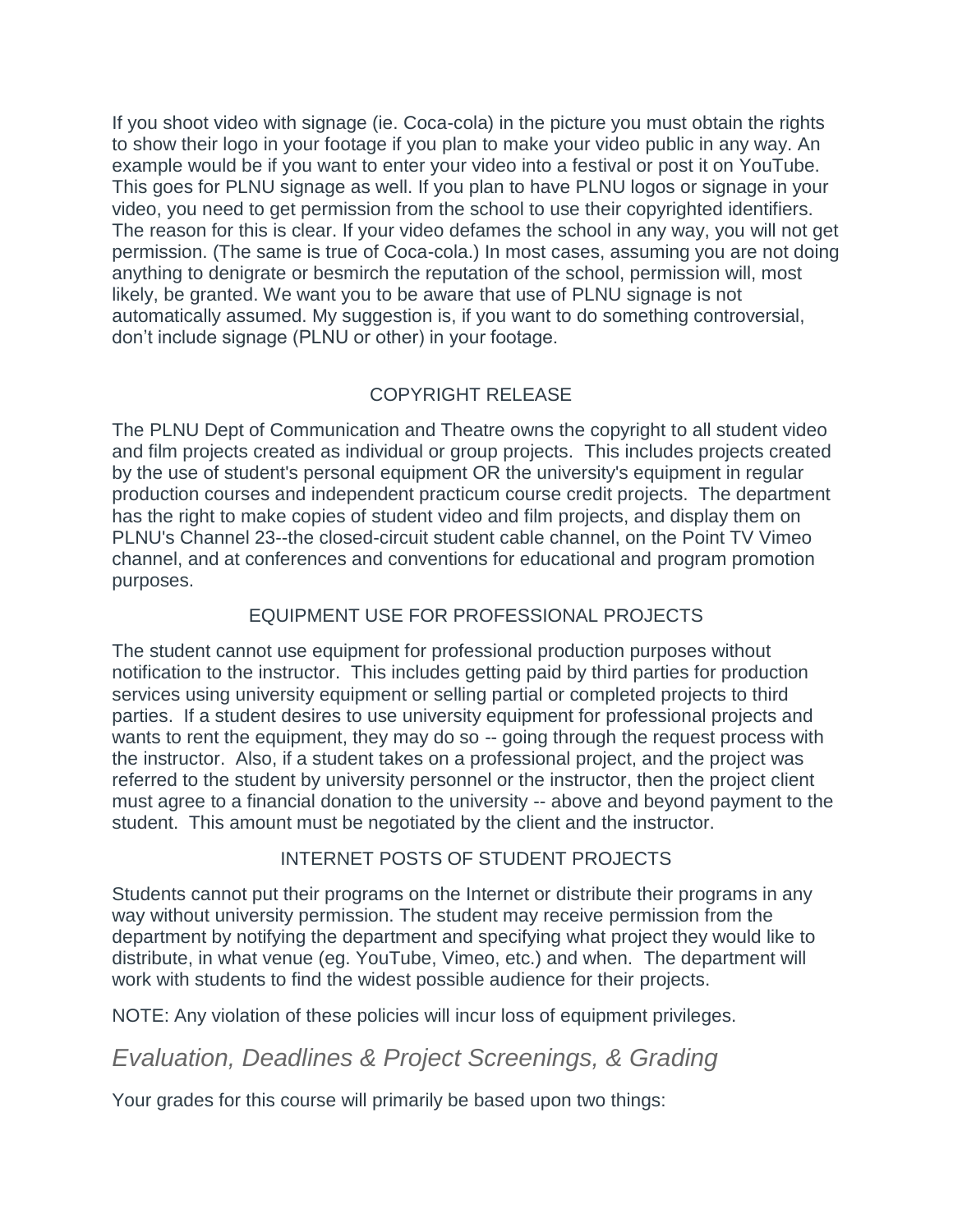- 1. The total cumulative number of hours that you invest in producing shows and other activities in this course; and
- 2. Your class attendance during the semester.

We'll continue to focus on the importance of striving to produce programs that reflect commitment, faithfulness, dependability, and especially an appreciation for -- and ability to -- produce work that reflects professional production values. As always--you will also be evaluated on your ability to work with others on the group and class projects--this includes your interpersonal skills, flexibility, dependability, teamwork skills, AND ESPECIALLY YOUR COMMITMENT DISPLAYED BY FAITHFULLY FOLLOWING THROUGH ON PROJECTS, MEETING DEADLINES, etc.

What you will **not** be evaluated on is the amount of EFFORT and/or DIFFICULTY you experienced to accomplish the assignments in this course.

#### **Your final grade will be based on the following:**

1. You have a minimum time investment/requirement of 40 hours of project production time for this course. This 40 hour requirement is a baseline that is based upon the university-wide assumption (and dean's guidelines) for COM 4020 Practicum and COM 4021 Internship courses: 40 hours (minimally) is required per credit. Consider this total hourly requirement relatively light--as other academic programs on campus, along with previous schools that I've taught at (and other Christian universities) require substantially more hours... and/or they operate as a volunteer activity where you don't get any credit.

#### **Timesheet Hours and Crew Position/Roles**

Your **earned hours** will be based on **which role you have in the different projects**.

#### **One (1) Hour (per hour worked) Positions:**

Scriptwriting for interview shows (eg. *Reel Students, Acoustic Showcase*, etc.). Also, setting up sets in studio, lighting (studio or field), camera (studio or field), performance, sound (studio or field), graphics--operator (studio), teleprompter, camera operator, and floor directing for any shows.

#### **One Point Five (1.5) Hours (per hour worked) Positions:**

Writer-producers for any show--you must be doing both roles, and there's only one producer for each show that can claim 1.5 hours per hour worked.

Director-TD's for *Coastline News:* you must do both

Director-TD's for *Loma Sports Tonight* basketball games: you must do both.

Directors and TD's for *Acoustic Showcase:* for TD's there must be at least three (3) effects (in each song) involving overlays or split-screen shots

Directors for short films or documentaries--must include creative directing techniques that go beyond basic production techniques in production or post-production.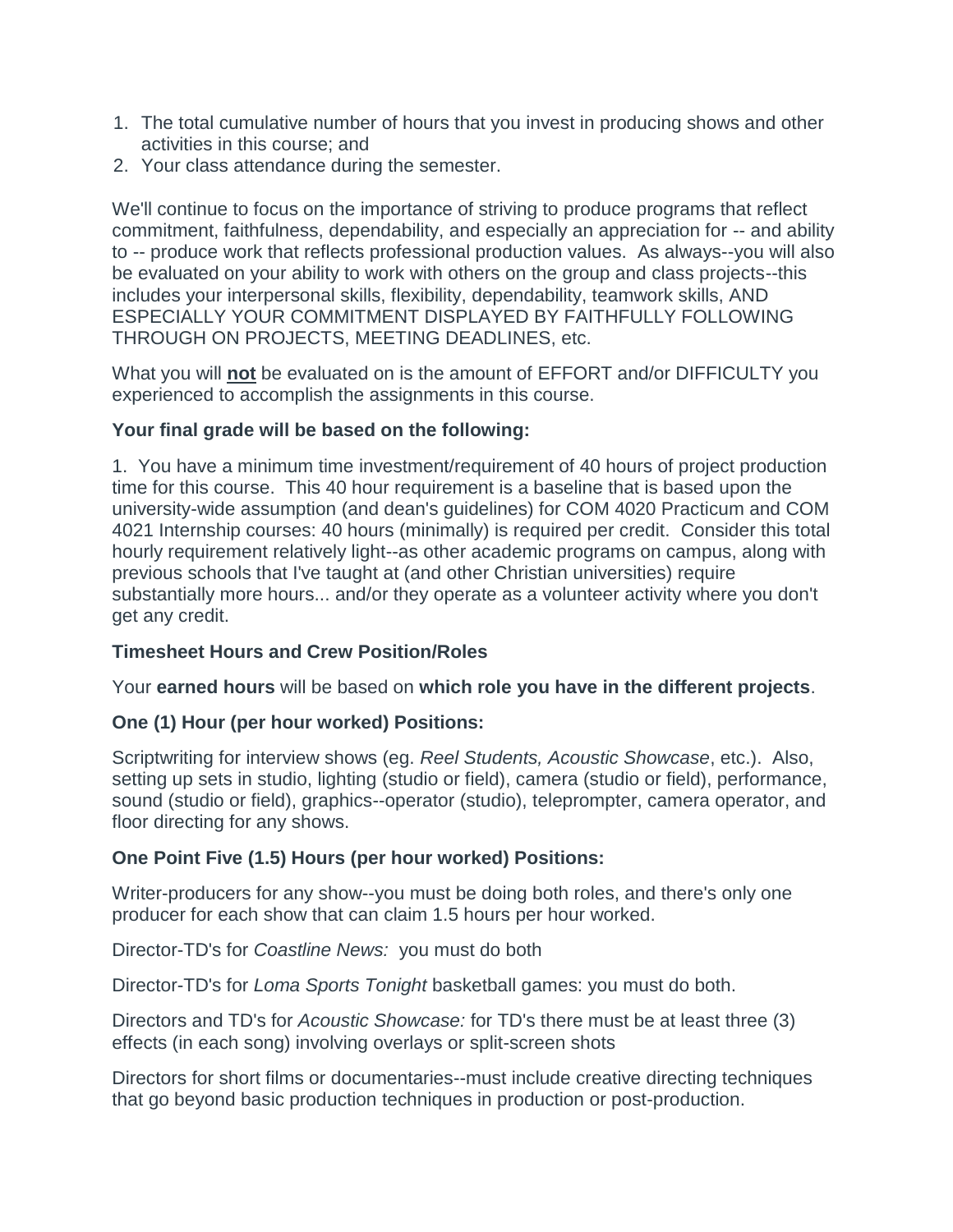Writers: news stories, documentaries, and short films

Editors for news packages (not other types of stories), documentaries, and short films with creative editing techniques.

DP's (director of photography) field shooting--for short films and promos and documentaries--which involve challenging and creative techniques, DP-camera lighting, and/or overcoming special lighting challenges in the field.

### 2. Your ability to be a **trustworthy, dependable, energetic**, **positive**,

and **cooperative team member** in your production projects and management team activities. This means that you will be expected to diligently attend all planning and production meetings in the programs that you have signed up for and are involved in producing. It also means that your presence and participation in group projects will be characterized by preparation, readiness, and skill to accomplish the task(s) that you are assigned to do. This means that if you are assigned to run a studio camera, graphics, sound, or whatever role, that your knowledge and understanding of the equipment is current--that you have taken time in advance of production to review and practice with the equipment in order to help assure that conventional techniques are followed, and that fundamental mistakes are not made. Afterall, your team members are depending on you to do good work.

#### **SPECIAL NOTE:**

Show producers are responsible to report any problems with crew members. And, this is especially important: if someone DOES NOT SHOW UP for a project OR arrives late or leaves early without permission from the producer or did not get another person in charge to cover their job--this is a serious violation. And, upon notification to instructor, that person **WILL BE IMMEDIATELY DE-ENROLLED FROM THE COURSE**.

3. Your faithful, dependable, and active participation in class. In our in-class program screening sessions, I will be providing you (for those who request it) with an assessment of your work based on **"entry-level professional expectations."** These expectations are based on past assessments of PLNU seniors' (and other school's I've taught) film and TV portfolios submitted to professionals in film and TV. The range of assessment is based on the following:

5 = outstanding  $4 = above average$  $3 =$  average  $2 =$  below average  $1 =$  poor

**SPECIAL NOTE:** PLNU's graduating student portfolios have consistently received average (3.0) to outstanding (5) for the past 13 years.

### **DEADLINES, PROGRAM "COMPLETENESS," & PROJECT SCREENINGS**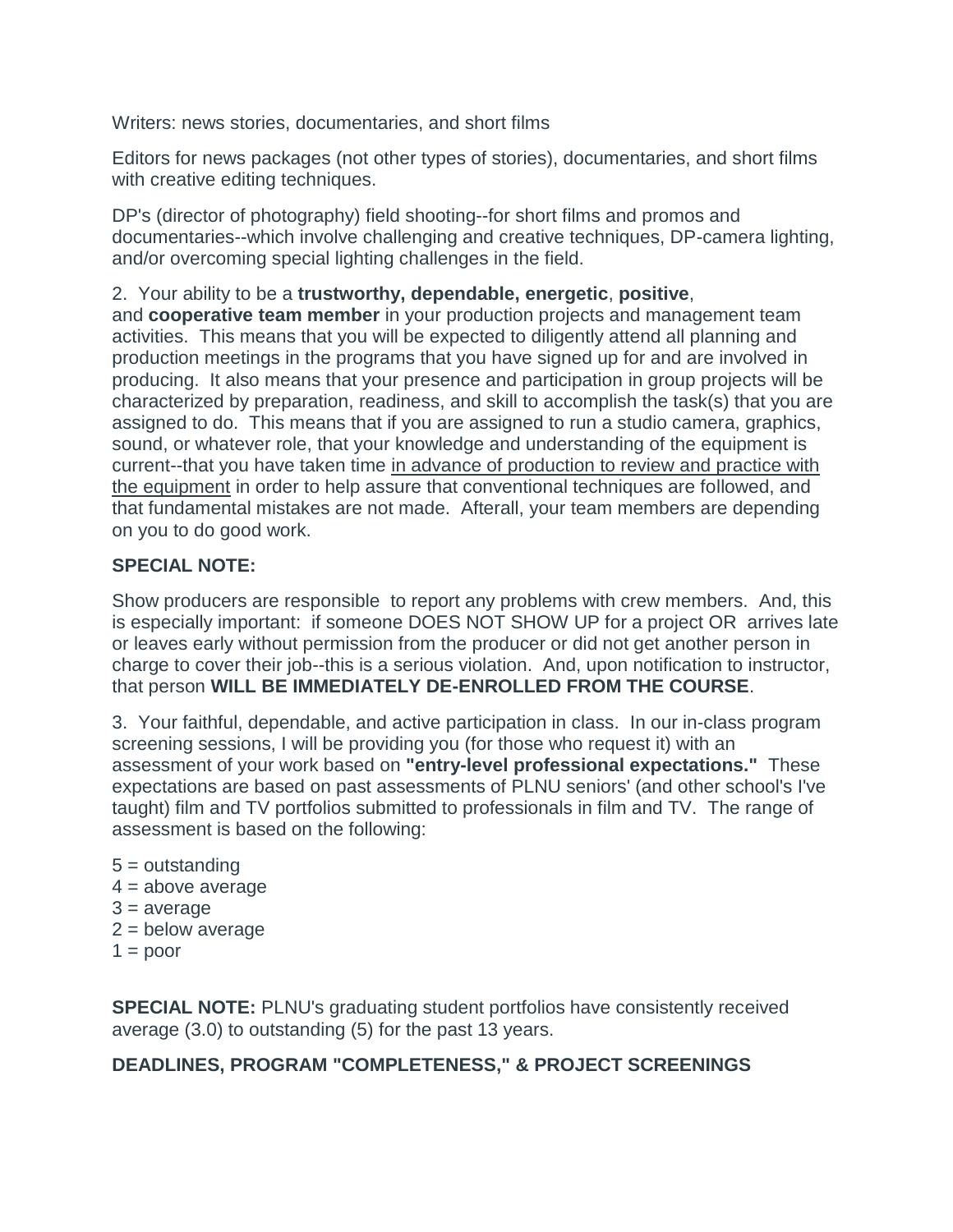The deadlines for every show and assignment are included on the Modules-Course Schedule on Canvas. It is the job of the producer to make sure that the program is shown in class on the deadline date AND is complete. "Completeness" means that it is the complete program -- including graphics (title, credits, and any other relevant information). Producers will be penalized a full grade point (in the course) for a late submission for in-class screening. Two (2) late programs submitted will incur an "F" grade for the course.

### **Grading Criteria:**

Total Hours and Course Grade:

60+ A

50-59 B

40-49 C

30-39 D

### **Class Attendance:**

This is a "formative evaluation" course--NOT a "summative" course. Given the purpose and logic of "formative evaluation," this course doesn't work if students aren't present in the screening sessions--there are penalties for absences.

Penalties for class absences:

One (1) absence will incur a .5 reduction in your course grade -- giving you a B+ grade- if you earned an A...but had one absence

Two (2) absences will incur a full-grade point reduction

Three (3) absences--that's 20% of course attendance for the semester and grounds for de-enrollment or "F" grade for poor attendance...3 absences in this class is 3 weeks of classes missed.

All grades are final and will not be changed.

### **REMINDER: Missing A Project Commitment**

The penalty for missing a production project shoot which you have committed to is deenrollment from the course OR if this occurs after PLNU de-enrollment deadline, you receive an F-grade for the course.

### *Cheating and Dishonesty*

*It is assumed that students will be honorable in all of their academic work. Dishonesty in assignments, examinations, media projects, or any other academic work is an affront to*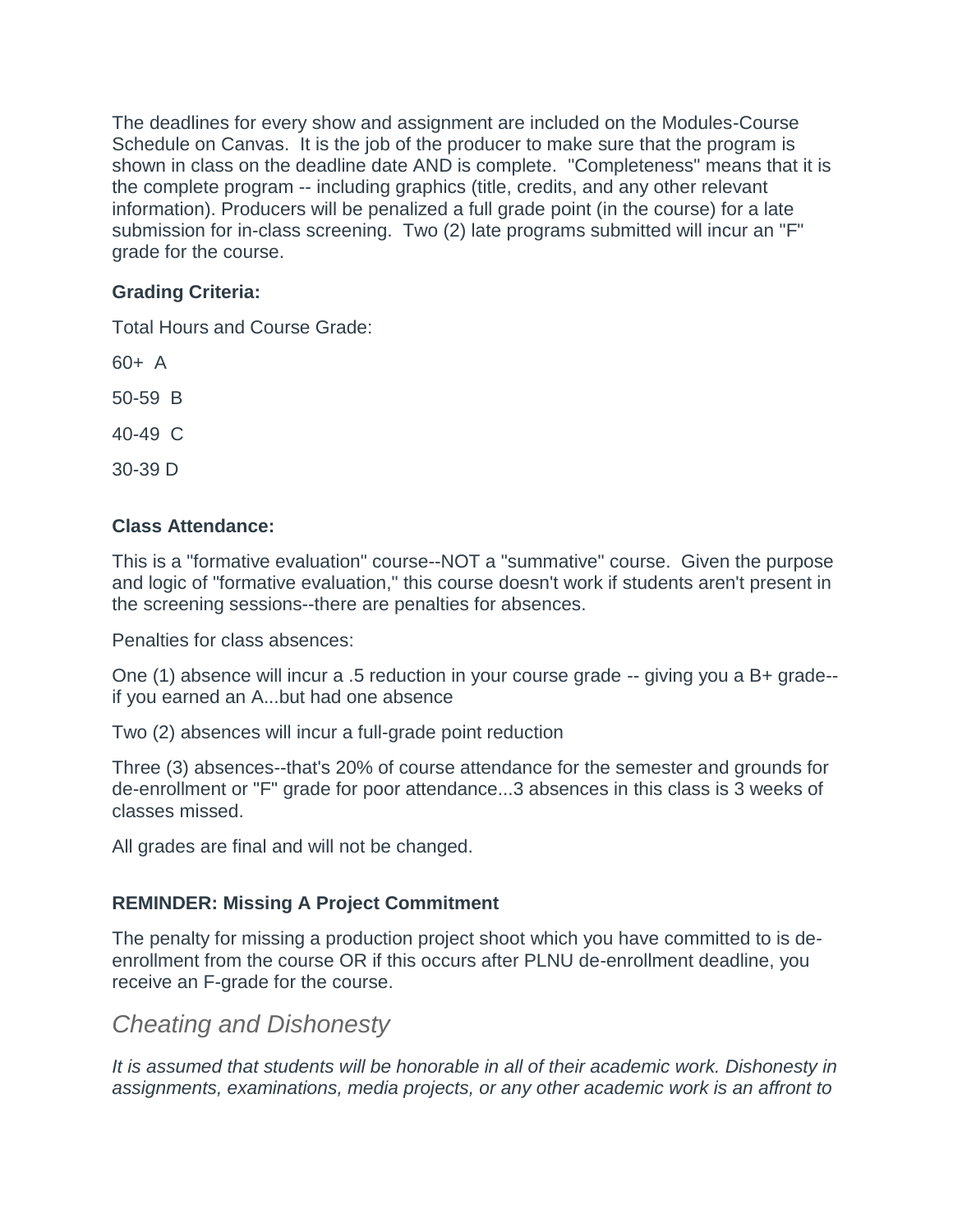*fellow students and faculty and will not be tolerated. this is a serious breach of honesty. This kind of behavior can incur anything from an automatic "F" grade on an assignment, to an automatic "F" grade for a course, to expulsion from the university. See the PLNU "Cheating and Dishonesty Policy" link below for more details about definitions of these behaviors and the consequences.*

Students should demonstrate academic honesty by doing original work and by giving appropriate credit to the ideas of others. As explained in the university catalog, academic dishonesty is the act of presenting information, ideas, and/or concepts as one's own when in reality they are the results of another person's creativity and effort. Violations of university academic honesty include cheating, plagiarism, falsification, aiding the academic dishonesty of others, or malicious misuse of university resources. A faculty member who believes a situation involving academic dishonesty has been detected may assign a failing grade for a) that particular assignment or examination, and/or b) the course following the procedure in the university catalog. Students may appeal also using the procedure in the university catalog.

#### **Link to Cheating and Dishonesty Policy:**

pointloma.edu/experience/community/student-life/student-handbook/student-policiesregulations/academic-honesty

## *Equipment & Facilities*

#### EQUIPMENT AND FACILITIES

Camcorders, microphones, lighting kits, and other equipment are available for check-out at the PLNU studio. Check-out and return times and policies are posted on the PLNU TV & Film bulletin board by the studio door. You are responsible to be aware and abide by the policies. Students who do not abide by the policies will be penalized.

Unfortunately, we do not have enough equipment for everyone to use simultaneously. Therefore, it is very important that you practice what you're learning in this and other past production courses: plan ahead, schedule shooting times and edit sessions in advance, abide by the policies, and be a good steward of the resources that are provided. Our equipment and facilities are not only academic labs, but are also professional production facilities for on and off-campus constituents. The success and improvement of the academic program in media studies at PLNU is dependent upon the condition, quality, and success of this facility.

Eating and drinking is especially forbidden in the control room, the edit bays, and the studio. You will be required to clean-up, strike, and return all equipment and other items to their proper places after labs and project sessions. Also, please take everything out of the facility that you bring into the facility. If I, other faculty, or department TA's consistently find papers, books, scripts or other items traceable to a student, that student's participation grade will be affected. The studio and edit bays are work areas that need to be kept as neat and clean as possible.

A Final Note: please treat equipment as if it were your own, you depended upon it for your own livelihood, and you did not have any money to fix or replace it.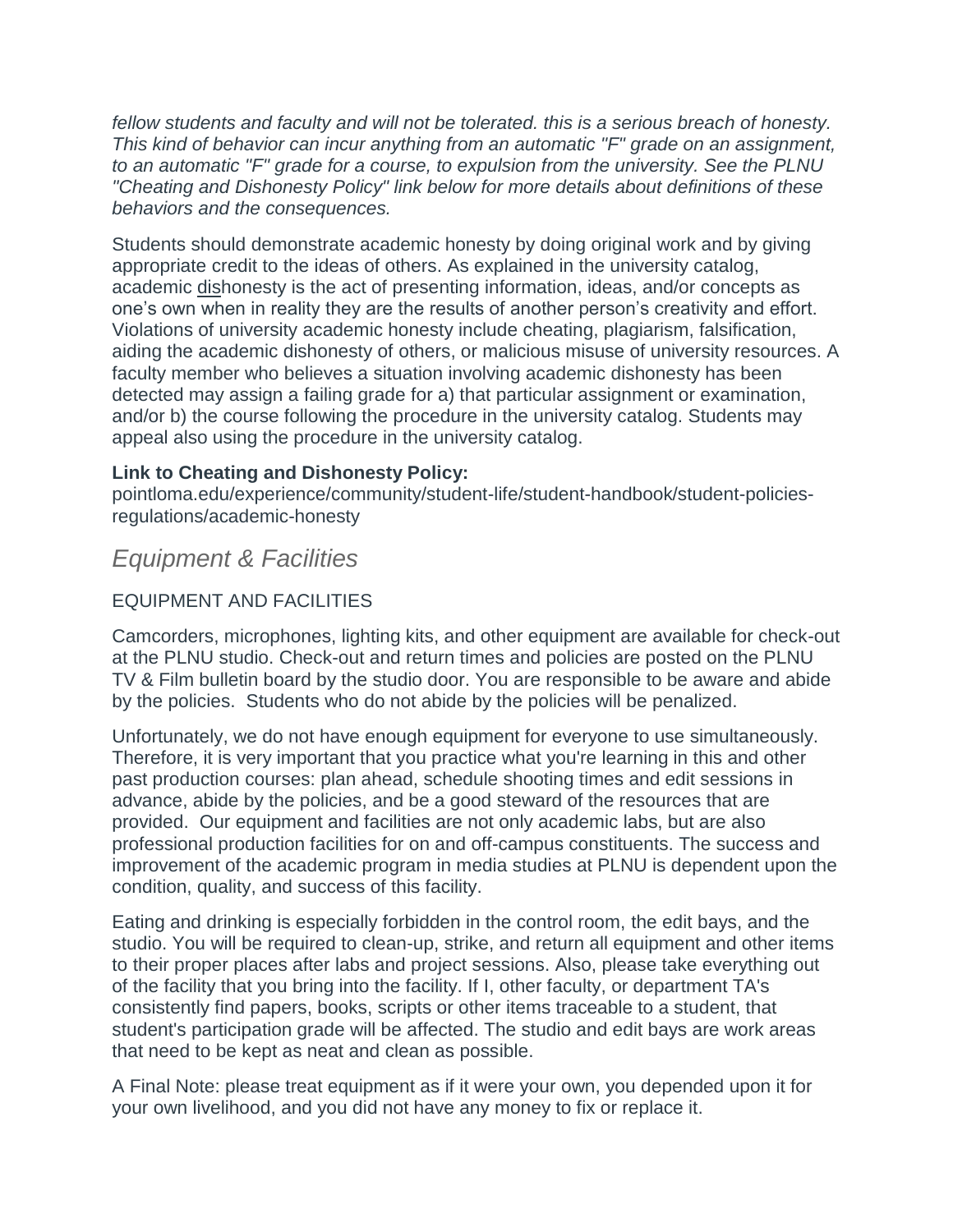## *Attendance & Participation*

#### **INTRODUCTION:**

This course is one of the keys to student success in our program. The purpose of this course is for students to improve their knowledge and skills in television and film production. The only way that one can detect improvement is if they get constructive feedback from the instructor and peers about the quality of their work. This kind of evaluation happens in this course during our in-class screenings. Therefore, your success in this course is based on your faithful attendance and the presence of the two different kinds of evaluation:

**Formative** evaluation involves submitting work and getting instructor and peer feedback about the quality of your work w/o being assigned a grade. All of your production work in this course will involve formative evaluation.

#### AND

**Summative** evaluation involves submitting work and receiving a grade for that work. Your course grade in this class will be based upon the amount of time and your faithfulness to follow through on your commitment to do the work that you volunteered for and/or were assigned to do.

#### **ATTENDANCE POLICIES:**

#### \*SEE THE "EVALUATION & GRADING" PAGE FOR PENALTIES FOR CLASS ABSENCES.

**From the Provost:** Regular and punctual attendance at all classes in which a student is registered is considered essential to optimum academic achievement. Therefore, regular attendance and participation in each course are minimal requirements to be met. There are no allowed or excused absences except when absences are necessitated by certain university-sponsored activities and are approved in writing by the Provost.

Whenever the number of accumulated absences in a class, for any cause, exceeds ten percent of classes (this is equivalent to one and one-half weeks or longer in a 16-week semester course), the faculty member has the option of filing a written report to the Vice Provost for Academic Administration which may result in de-enrollment, pending any resolution of the excessive absences between the faculty member and the student. If more than 20 percent (three weeks or longer in a semester-long course) is reported as missed, the faculty member may initiate the student's de-enrollment from the course without advance notice to the student. If the date of de-enrollment is past the last date to withdraw from a class, the student will be assigned a grade of "F" or "NC." There are no refunds for courses where a de-enrollment was processed.

This is not like a normal college course. You are working on projects together in a simulated professional environment--a TV Station/TV-film production company. This is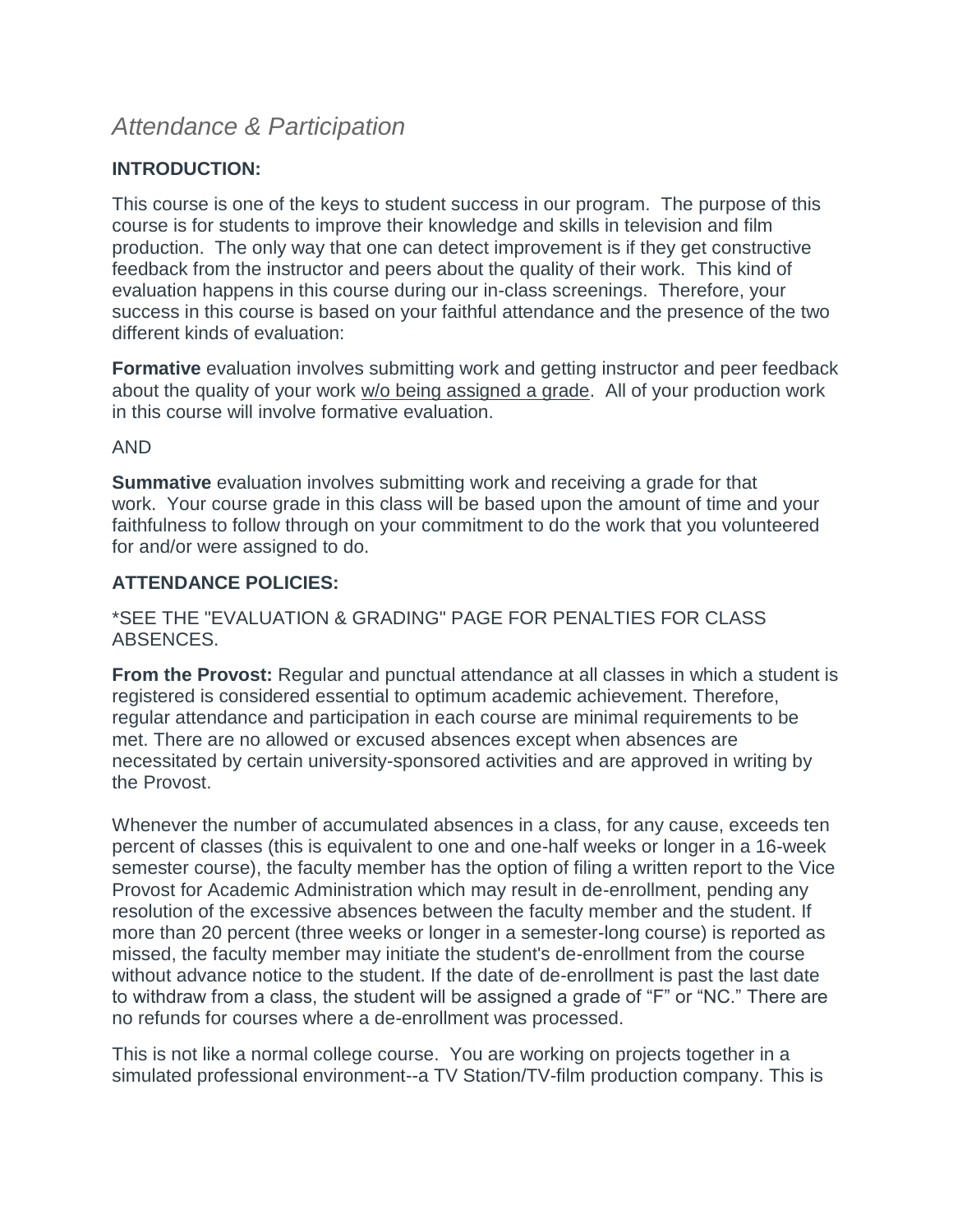an upper-division course in the major. I expect you to approach this course in a serious way, and to especially consider the following:

1. Unexcused absences (or tardiness) from production project assignments are serious infractions. See "Special Note" below.

2. You will all be evaluated by *the Point TV* station management team, the program producers, our media operations manager, Rick Moncauskas, and the instructor. The purpose of these evaluations is not to "rat each other out," but to provide feedback to me about your professional socialization--an important part of this course, and which includes your attitude, dependability, maturity, and faithfulness in meeting the demands of this course. This is similar to what happens in professional TV stations, independent production companies, and TV and film studios. We are accountable to one another, and your grade (and continued enrollment in the course) will be based on this aspect of your participation in this course.

#### SPECIAL NOTE:

Any student that signs up for a project and does not follow through on their commitment for the scheduled production (or leaves early--without advance notice and producer permission before production is complete), **will automatically be de-enrolled from the course by the instructor.**

## *PLNU Academic Behavior Policy & Student TV/Film/Radio Content Policy*

See the university's new policy included in the PLNU undergraduate handbook:

Both faculty and students at Point Loma Nazarene University have the right to expect a safe and ordered environment for learning. Any student behavior that is disruptive or threatening is a serious affront to Point Loma Nazarene University as a learning community. Students who fail to adhere to appropriate academic behavioral standards may be subject to discipline. Although faculty members communicate general student expectations in their syllabi and disruptive student conduct is already addressed in the Undergraduate Student Handbook, the purpose of this policy is to clarify what constitutes disruptive behavior in the academic setting and what actions faculty and relevant administrative offices may take in response to such disruptive student behavior.

"Disruption," as applied to the academic setting, means classroom, instructor or classmate-related student behavior that a reasonable faculty member would view as interfering with or deviating from normal classroom, class-related, or other facultystudent activity (advising, co-curricular involvement, etc.). Faculty members are encouraged to communicate positive behavior expectations at the first class session and to include them in course syllabi. Examples of disruptive classroom behavior include, but are not limited to:

 persistent speaking without being recognized or interrupting the instructor or other speakers;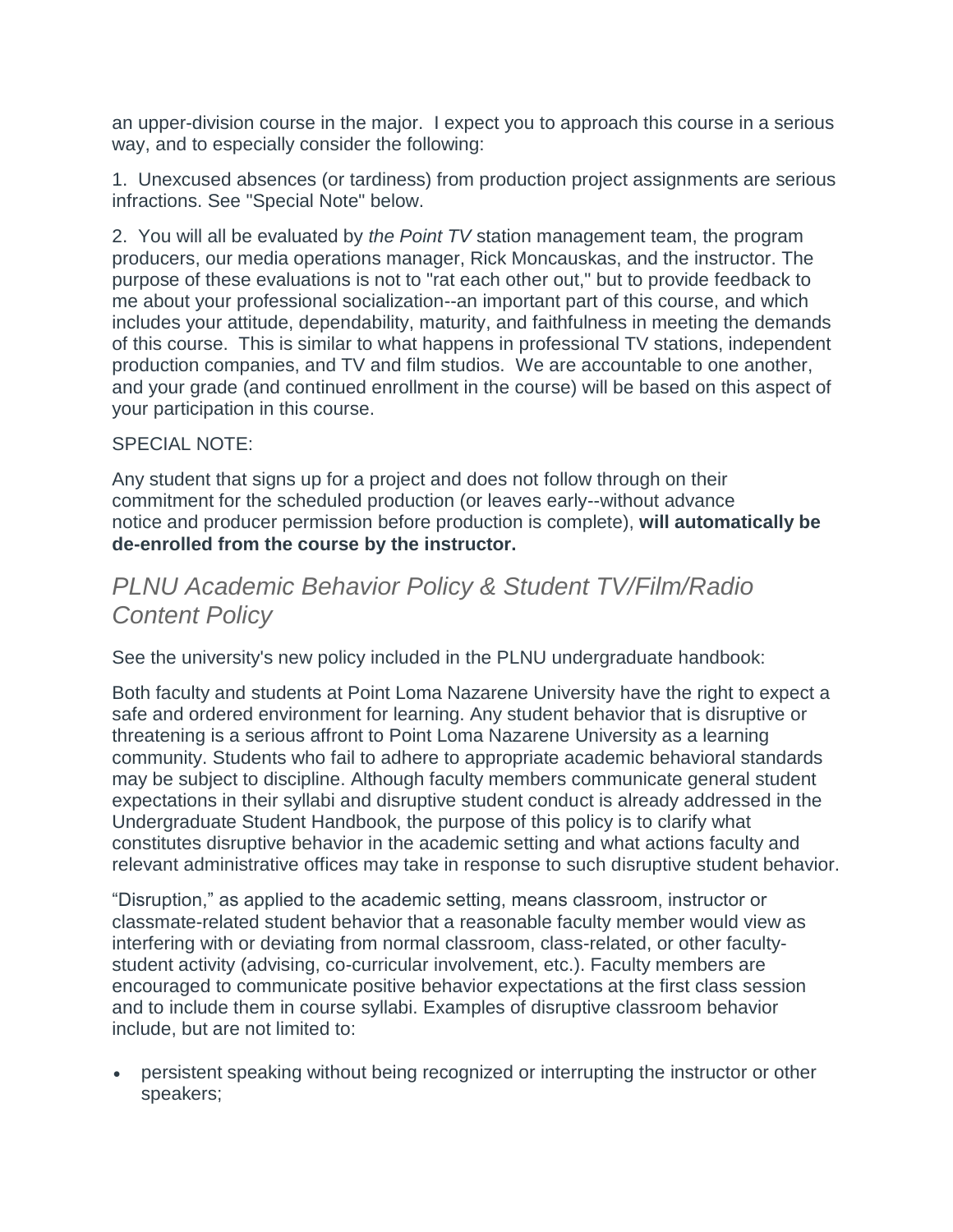- overt inattentiveness (sleeping or reading the newspaper in class);
- inordinate or inappropriate demands for instructor or classroom time or attention;
- unauthorized use of cell phone or computer;
- behavior that distracts the class from the subject matter or discussion;
- unwanted contact with a classmate in person, via social media or other means;
- inappropriate public displays of affection;
- refusal to comply with reasonable instructor direction; and/or
- invasion of personal space, physical threats, harassing behavior or personal insults.

The policy applies if the behavior is reported by a faculty member or academic administrator and occurs exclusively or primarily in a student-faculty member interaction. Incidents which involve both academic and non-academic behavior may result in responses coordinated by the Vice Provost for Academic Administration and the Dean of Students.

Civil and polite expression of disagreement with the course instructor, during times when the instructor permits discussion, is not in itself disruptive behavior and is not prohibited.

Some students possess medical or psychological conditions that may affect functioning within the standards of the university. Although such students may be considered disabled and are protected under the Rehabilitation Act/ADA, they are required to meet the fundamental university academic and behavioral policy as described in the Student Handbook, Undergraduate Catalog and/or faculty syllabi.

#### **Human Sexuality**

Given the content of present-day film and television media, human sexuality is portrayed in ways that go outside of the boundaries of acceptable behavior of the university and the sponsoring organization of PLNU...the Church of the Nazarene.

See the "Human Sexuality" section of the PLNU Student Handbook below...AND...the human sexuality statement of the Manual of the Church of the Nazarene (pp. 56- 57). These statements express the values, beliefs, and behaviors related to human sexuality. They also serve as limits for PLNU student films, television, and radio shows. Students are not allowed to produce media that portray messages that serve to socialize, normalize, and/or glorify human sexuality that goes beyond the parameters included in these documents. Therefore, students are not allowed to produce such programs in PLNU media communication courses.

#### **PLNU Handbook, 2019: HUMAN SEXUALITY**

PLNU affirms the view of the Church of the Nazarene that human sexuality is one expression of holiness and beauty that God the Creator intended. Because all human beings are created in the image of God, they are of inestimable value and worth. As a result we believe that human sexuality is meant to include more than the sensual experience, and is a gift of God designed to reflect the whole of our physical and relational createdness. It is God's intention that in the sacramental union of marriage a man and woman may experience the joy and pleasure of sexual intimacy and from this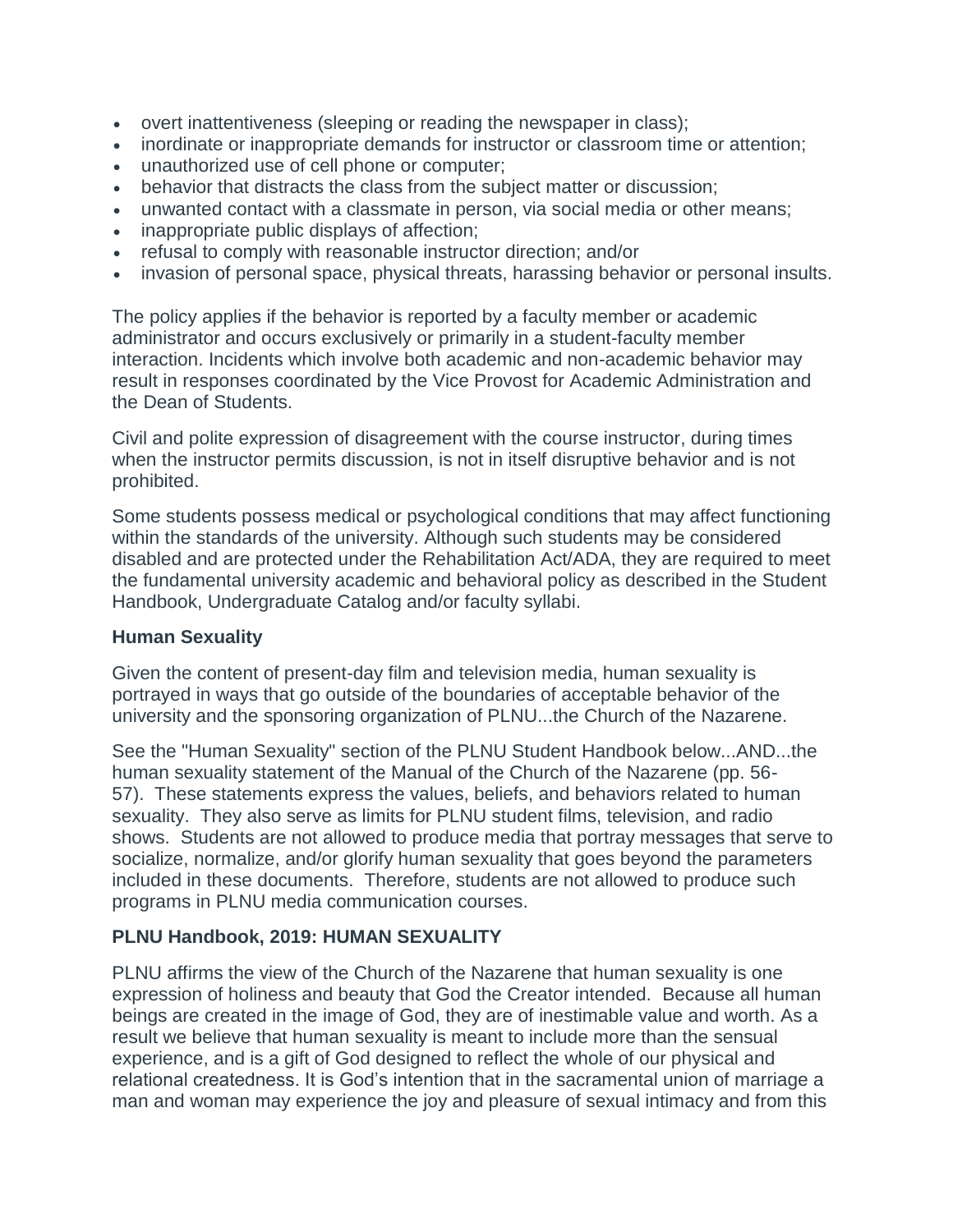act of intimate love new life may enter the world and into a covenantal community of care.

- Students are expected to abstain from sexual intimacy outside of heterosexual marriage.
- PLNU affirms that all human life, including life developing in the womb, is created by God in His image and is, therefore, to be nurtured, supported, and protected. A student, whether single or married, who becomes pregnant will receive grace-filled care and support within the PLNU community.
- PLNU seeks to be a community where lesbian, gay, bisexual, transgender and intersex persons are treated with dignity, grace, and holy love in the Spirit of Christ. We recognize the complexity of current issues related to same-sex attraction, samesex marriage, and gender identity. The university desires to faithfully care for all students while engaging these conversations with respect, care, humility, courage, and discernment.
- A student (or potential student) who needs assistance with matters related to gender identity (such as gender dysphoria, sexually ambiguous birth, legally altered birth documentation) is invited to discuss these concerns with the Associate Dean of Student Success and Wellness, who will provide support, care, and assistance in accessing university resources.
- Residential Life housing assignments, intercollegiate athletic team assignments, use of single gender restrooms, and locker rooms are consistent with one's assigned sex at birth.
- Developing a holistic Christian sexual ethic during the years of young adulthood is both challenging and rewarding. PLNU is a vital Christian community of Wesleyan heritage committed to helping our students develop and live out a holistic Christian sexual ethic while part of this community.

### **"Human Sexuality," Manual: Church of the Nazarene (2013-2017)**

#### D. Human Sexuality

32. The Church of the Nazarene views human sexuality as one expression of the holiness and beauty that God the Creator intended for His creation. It is one of the ways by which the covenant between a husband and a wife is sealed and expressed. Christians are to understand that in marriage human sexuality can and ought to be sanctified by God. Human sexuality achieves fulfillment only as a sign of comprehensive love and loyalty. Christian husbands and wives should view sexuality as a part of their much larger commitment to one another and to Christ from whom the meaning of life is drawn.

The Christian home should serve as a setting for teaching children the sacred character of human sexuality and for showing them how its meaning is fulfilled in the context of love, fidelity, and patience.

Our ministers and Christian educators should state clearly the Christian understanding of human sexuality, urging Christians to celebrate its rightful excellence, and rigorously